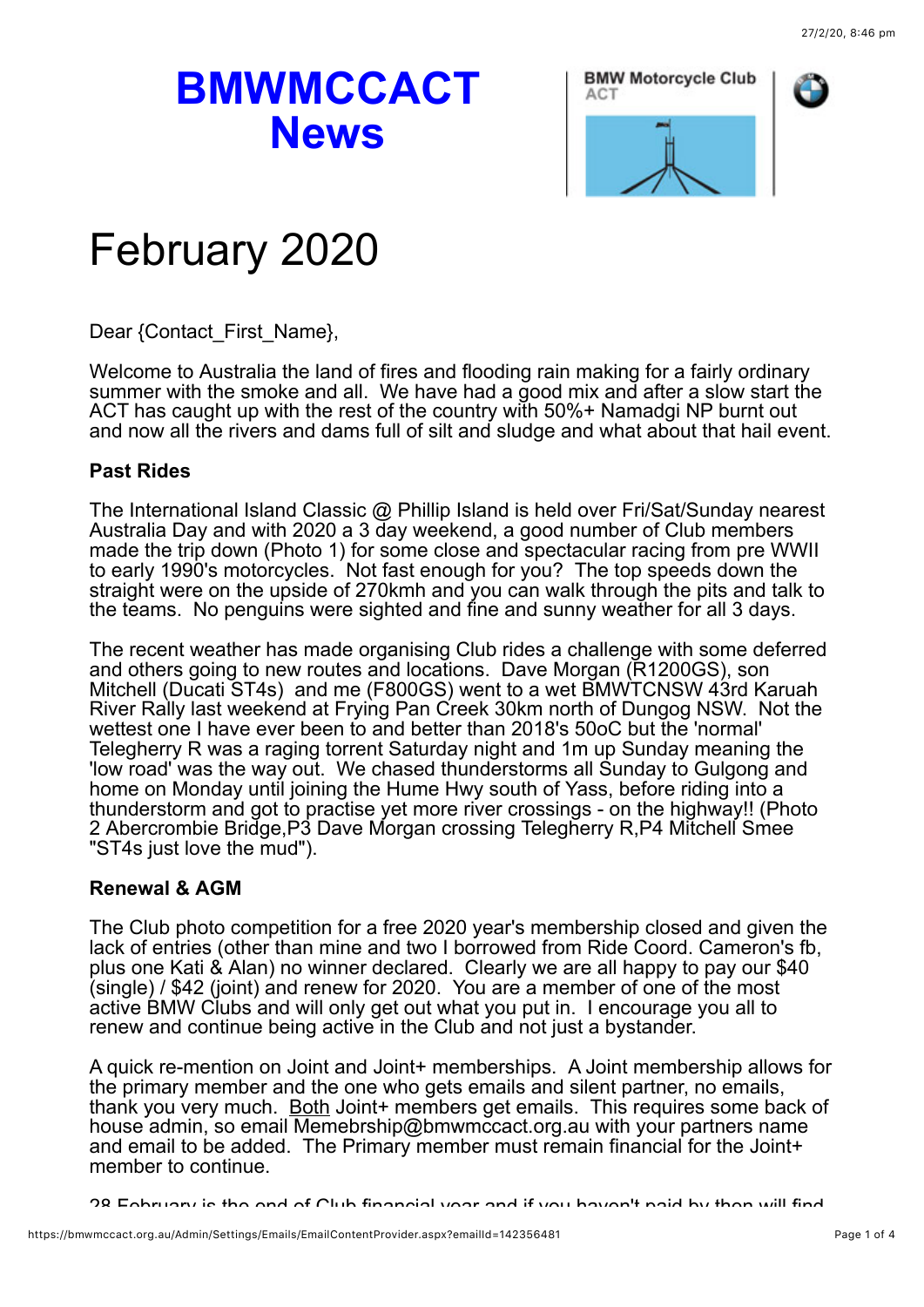28 February is the end of Club financial year and if you haven't paid by then will find yourself sin binned with no more emails or membership privileges. If you do renew after this time then this just makes additional and unnecessary work for the Treasurer and Membership Secretary, so please pay now if you are going to continue as a member. Club not to your liking :( then let us know so we can stop emailing you the reminders. We will welcome you back at any time.

I invite you to a late lunch 1330 Saturday 28 March at the Canberra Irish Club and to stay around for the **[BMW Motorcycle Club ACT 2020 Annual General Meeting](https://bmwmccact.org.au/event-3435537).** A mystery raffle prize will be drawn after the meeting - so get your free ticket on the way in and you must be in the room after the AGM for the draw. Your preregistration will help with the catering.

The AGM is an important and required meeting on the Club calendar and your chance to nominate and stand for election as captain or crew to the Club Committee for 2020/21. Whilst all positions will be declared vacant and some committee will renominate and stand for (re)election, VP Ron Tito and Social Secretary Steve Hay are retiring (with my, Committee and your thanks) and Secretary Martin Robertson is looking for a job change or the loan of a pen. Look for the Agenda, Committee Nomination form, 2019 Minutes and (draft) 2019-20 Financial Statement that need to be voted on at the AGM as they (progressively) come to hand. Want to raise a constitutional matter at the AGM, then email me President@bmwmccact.org.au.

Contact any Committee Member for a run down on what their position and duties require. It's not as hard as you may think and rewarding.

#### **Upcoming Rides**

Check What's On for the full list, however VP Ron' relatives are owner operators of the Kandos Fairways Motel by coincidence in Kandos NSW. We have used the ACT Reconciliation Day long weekend 29-30 May & 1 June to plan a 3-day ride. Whilst some way off this ride planning has 2 parts. No RSVP, no registration, no ride. Then why not make the following Queen's birthday weekend and 51st Alpine Rally.

Part 1. If interested **YOU** need to RSVP your interest here 3 Day Ride to Kandos [\(RSVP\). Route details are on Part 2. Do not book your motel room just yet.](https://bmwmccact.org.au/event-3435525)

[Part 2. If the Club gets sufficient registered members, then the 3 Day Club Ride to](https://bmwmccact.org.au/event-3751609) Kandos, NSW (Club Event) will be activated and allow you, + partner or buddy to register. **YOU** will need to book your own room(s) and responsible for any cancellation fees.

Enjoy your ride

Garry Smee President & Chair BMWCA [President@bmwmccact.org.au](mailto:President@bmwmccact.org.au)

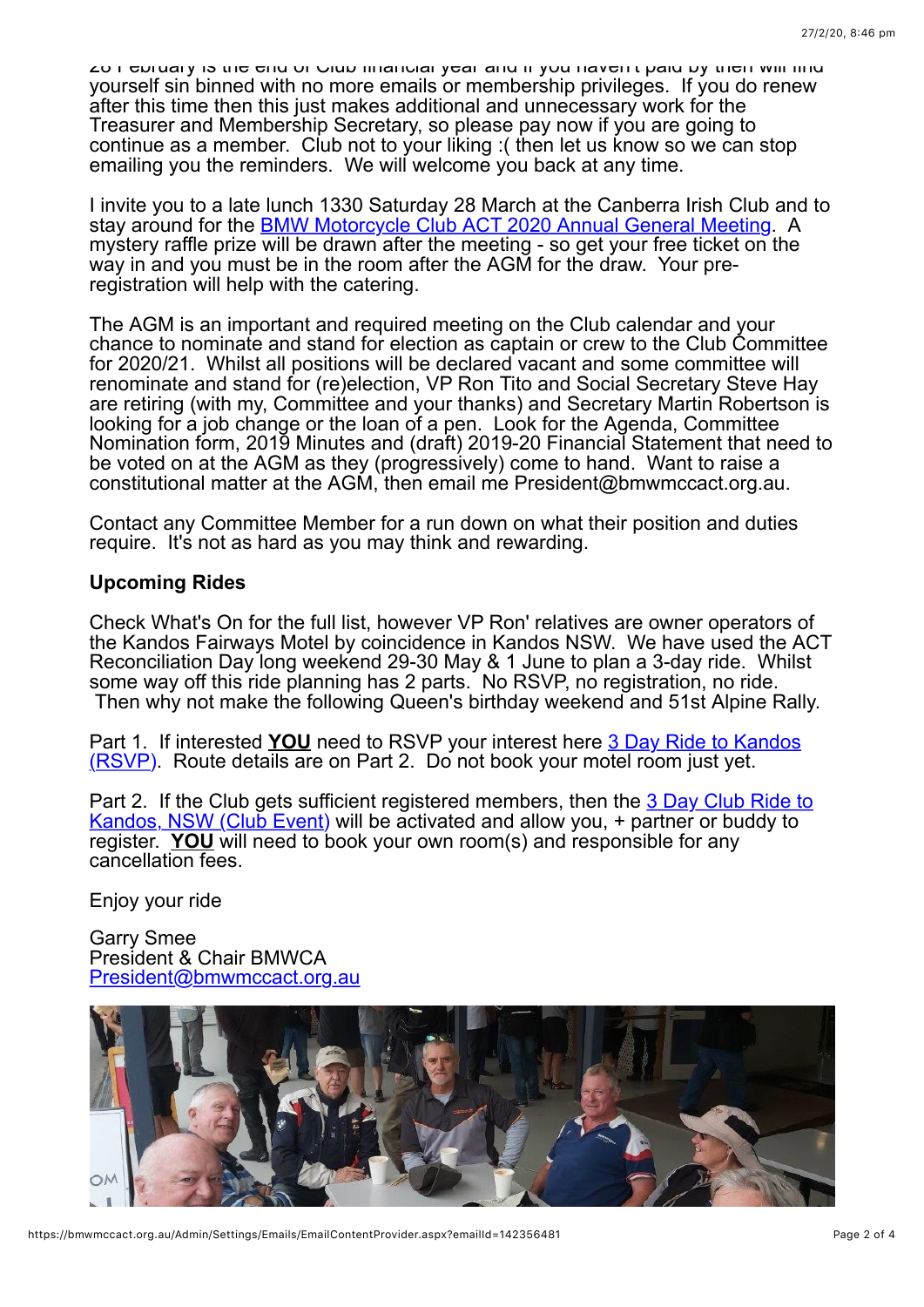

https://bmwmccact.org.au/Admin/Settings/Emails/EmailContentProvider.aspx?emailId=142356481 Page 3 of 4